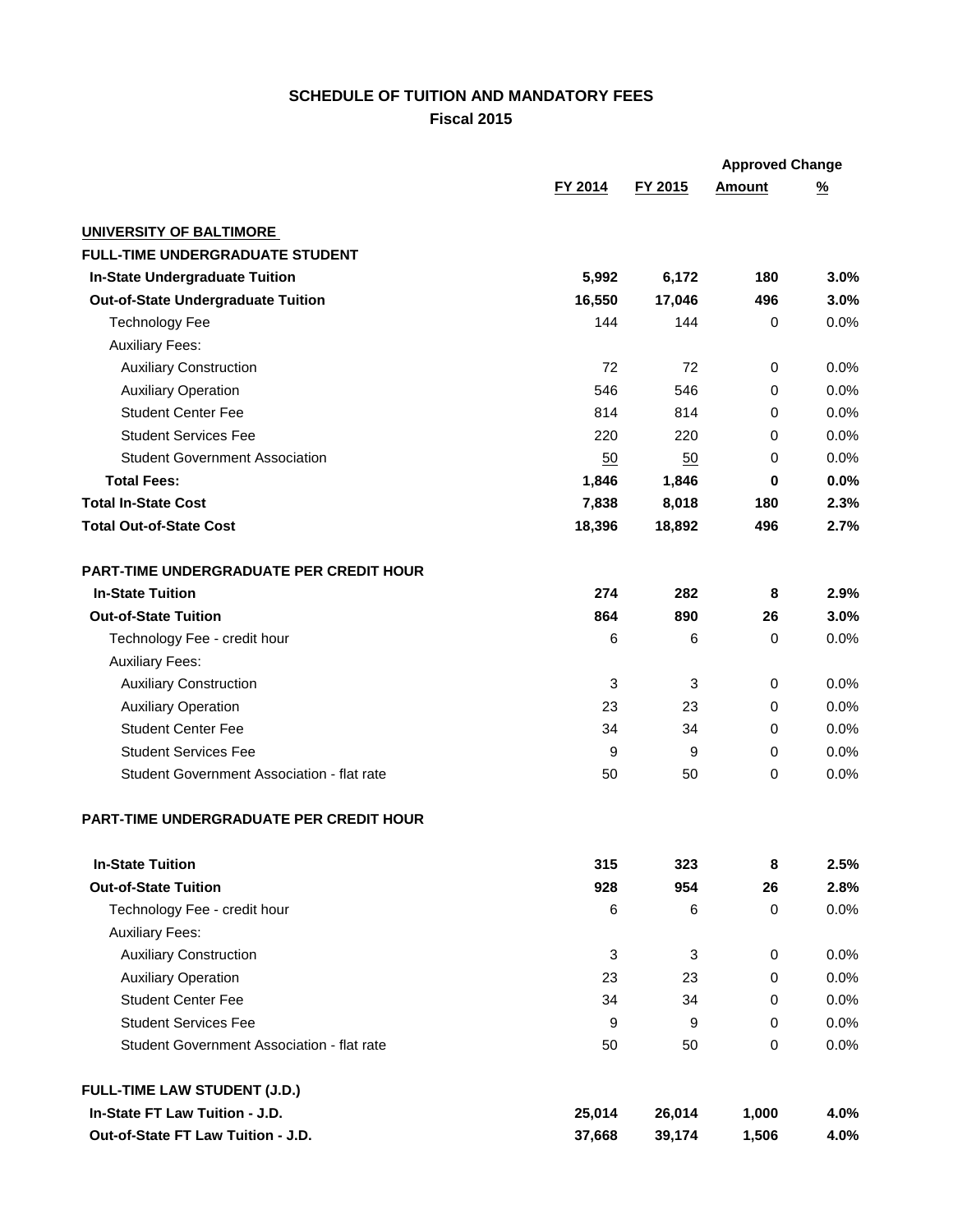| <b>Technology Fee</b>                     | 144             | 144             | $\mathbf 0$      | 0.0% |
|-------------------------------------------|-----------------|-----------------|------------------|------|
| <b>Auxiliary Fees:</b>                    |                 |                 |                  |      |
| <b>Auxiliary Construction</b>             | 72              | 72              | 0                | 0.0% |
| <b>Auxiliary Operation</b>                | 546             | 546             | 0                | 0.0% |
| <b>Student Center Fee</b>                 | 814             | 814             | 0                | 0.0% |
| <b>Student Services Fee</b>               | 220             | 220             | 0                | 0.0% |
| <b>Student Bar Association</b>            | 74              | <u>74</u>       | $\overline{0}$   | 0.0% |
| <b>Total Fees:</b>                        | 1,870           | 1,870           | 0                | 0.0% |
| Total In-State FT Law - J.D.              | 26,884          | 27,884          | 1,000            | 3.7% |
| Total Out-of-State FT Law - J.D.          | 39,538          | 41,044          | 1,506            | 3.8% |
| FULL-TIME LAW STUDENT (LL.M. - US)        |                 |                 |                  |      |
| In-State FT Law Tuition - LL.M. - US      | 18,130          | 18,130          | 0                | 0.0% |
| Out-of-State FT Law Tuition - LL.M. - US  | 18,130          | 18,130          | $\pmb{0}$        | 0.0% |
| <b>Technology Fee</b>                     | 144             | 144             | 0                | 0.0% |
| <b>Auxiliary Fees:</b>                    |                 |                 |                  |      |
| <b>Auxiliary Construction</b>             | 72              | 72              | 0                | 0.0% |
| <b>Auxiliary Operation</b>                | 546             | 546             | 0                | 0.0% |
| <b>Student Center Fee</b>                 | 814             | 814             | 0                | 0.0% |
| <b>Student Services Fee</b>               | 220             | 220             | 0                | 0.0% |
| <b>Student Bar Association</b>            | $\overline{14}$ | $\overline{74}$ | $\underline{0}$  | 0.0% |
| <b>Total Fees:</b>                        | 1,870           | 1,870           | $\bf{0}$         | 0.0% |
| Total In-State FT Law - LL.M. - US        | 20,000          | 20,000          | $\pmb{0}$        | 0.0% |
| Total Out-of-State FT Law - LL.M. - US    | 20,000          | 20,000          | 0                | 0.0% |
| PART-TIME LAW PER CREDIT HOUR             |                 |                 |                  |      |
| J.D. In-State                             | 1,036           | 1,077           | 41               | 4.0% |
| J.D. Out-of-State                         | 1,473           | 1,532           | 59               | 4.0% |
| LL.M. US In-State                         | 610             | 610             | $\mathbf 0$      | 0.0% |
| LL.M. US Out-of-State                     | 610             | 610             | 0                | 0.0% |
| LL.M. Tax In-State                        | 1,163           | 1,210           | 47               | 4.0% |
| LL.M. Tax Out-of-State                    | 1,656           | 1,722           | 66               | 4.0% |
| <b>Technology Fee</b>                     | 6               | 6               | $\pmb{0}$        | 0.0% |
| <b>Auxiliary Fees:</b>                    |                 |                 |                  |      |
| <b>Auxiliary Construction</b>             | 3               | 3               | $\pmb{0}$        | 0.0% |
| <b>Auxiliary Operation</b>                | 23              | 23              | 0                | 0.0% |
| <b>Student Center Fee</b>                 | 34              | 34              | 0                | 0.0% |
| <b>Student Services Fee</b>               | 9               | 9               | 0                | 0.0% |
| Student Bar Association - flat rate       | 74              | 74              | $\boldsymbol{0}$ | 0.0% |
| <b>PART-TIME GRADUATE PER CREDIT HOUR</b> |                 |                 |                  |      |
| <b>In-State (Business)</b>                | 671             | 705             | 34               | 5.0% |
| <b>Out-of-State (Business)</b>            | 936             | 983             | 47               | 5.0% |
| <b>Technology Fee</b>                     | 6               | 6               | 0                | 0.0% |
| <b>Auxiliary Fees:</b>                    |                 |                 |                  |      |
| <b>Auxiliary Construction</b>             | 3               | 3               | $\boldsymbol{0}$ | 0.0% |
| <b>Auxiliary Operation</b>                | 23              | 23              | $\,0\,$          | 0.0% |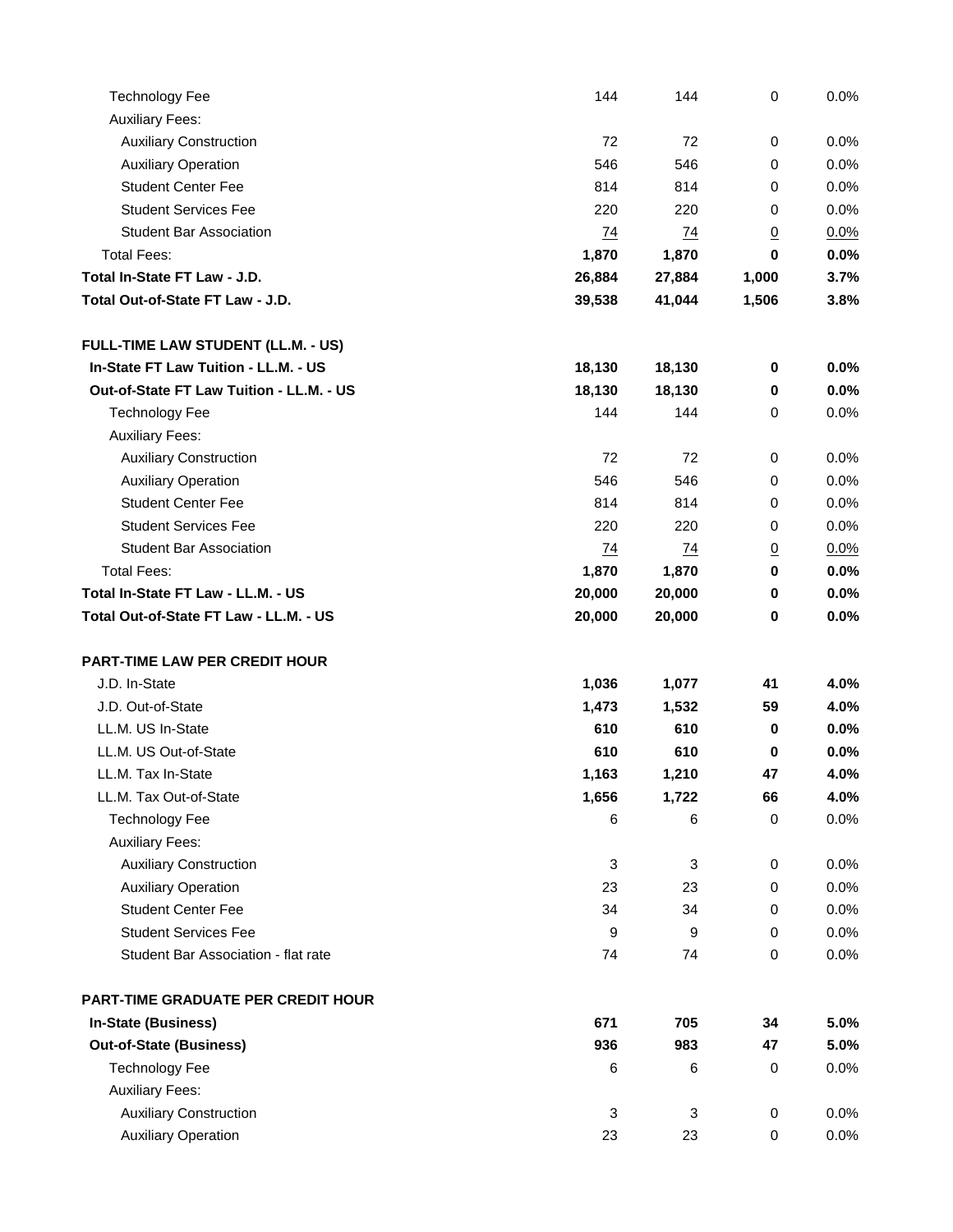| <b>Student Center Fee</b>                            | 34    | 34    | 0           | 0.0% |
|------------------------------------------------------|-------|-------|-------------|------|
| <b>Student Services Fee</b>                          | 9     | 9     | 0           | 0.0% |
| Student Government Association - flat rate           | 50    | 50    | 0           | 0.0% |
| PART-TIME GRADUATE PER CREDIT HOUR (WEB INSTRUCTION) |       |       |             |      |
| <b>In-State (Business)</b>                           | 721   | 755   | 34          | 4.7% |
| <b>Out-of-State (Business)</b>                       | 986   | 1,033 | 47          | 4.8% |
| <b>Technology Fee</b>                                | 6     | 6     | 0           | 0.0% |
| <b>Auxiliary Fees:</b>                               |       |       |             |      |
| <b>Auxiliary Construction</b>                        | 3     | 3     | 0           | 0.0% |
| <b>Auxiliary Operation</b>                           | 23    | 23    | 0           | 0.0% |
| <b>Student Center Fee</b>                            | 34    | 34    | 0           | 0.0% |
| <b>Student Services Fee</b>                          | 9     | 9     | 0           | 0.0% |
| Student Government Association - flat rate           | 50    | 50    | $\mathbf 0$ | 0.0% |
| <b>PART-TIME GRADUATE PER CREDIT HOUR</b>            |       |       |             |      |
| In-State (Arts & Sciences)                           | 643   | 675   | 32          | 5.0% |
| Out-of-State (Arts & Sciences)                       | 932   | 979   | 47          | 5.0% |
| <b>Technology Fee</b>                                | 6     | 6     | 0           | 0.0% |
| <b>Auxiliary Fees:</b>                               |       |       |             |      |
| <b>Auxiliary Construction</b>                        | 3     | 3     | 0           | 0.0% |
| <b>Auxiliary Operation</b>                           | 23    | 23    | 0           | 0.0% |
| <b>Student Center Fee</b>                            | 34    | 34    | 0           | 0.0% |
| <b>Student Services Fee</b>                          | 9     | 9     | 0           | 0.0% |
| Student Government Association - flat rate           | 50    | 50    | 0           | 0.0% |
| PART-TIME GRADUATE PER CREDIT HOUR (WEB INSTRUCTION) |       |       |             |      |
| In-State (Arts & Sciences)                           | 753   | 785   | 32          | 4.2% |
| Out-of-State (Arts & Sciences)                       | 1,035 | 1,082 | 47          | 4.5% |
| <b>Technology Fee</b>                                | 6     | 6     | 0           | 0.0% |
| <b>Auxiliary Fees:</b>                               |       |       |             |      |
| <b>Auxiliary Construction</b>                        | 3     | 3     | 0           | 0.0% |
| <b>Auxiliary Operation</b>                           | 23    | 23    | 0           | 0.0% |
| <b>Student Center Fee</b>                            | 34    | 34    | 0           | 0.0% |
| <b>Student Services Fee</b>                          | 9     | 9     | 0           | 0.0% |
| Student Government Association - flat rate           | 50    | 50    | 0           | 0.0% |
| PART-TIME GRADUATE PER CREDIT HOUR                   |       |       |             |      |
| In-State (Public Affairs)                            | 643   | 675   | 32          | 5.0% |
| <b>Out-of-State (Public Affairs)</b>                 | 932   | 979   | 47          | 5.0% |
| <b>Technology Fee</b>                                | 6     | 6     | 0           | 0.0% |
| <b>Auxiliary Fees:</b>                               |       |       |             |      |
| <b>Auxiliary Construction</b>                        | 3     | 3     | 0           | 0.0% |
| <b>Auxiliary Operation</b>                           | 23    | 23    | 0           | 0.0% |
| <b>Student Center Fee</b>                            | 34    | 34    | 0           | 0.0% |
| <b>Student Services Fee</b>                          | 9     | 9     | 0           | 0.0% |
| Student Government Association - flat rate           | 50    | 50    | $\pmb{0}$   | 0.0% |